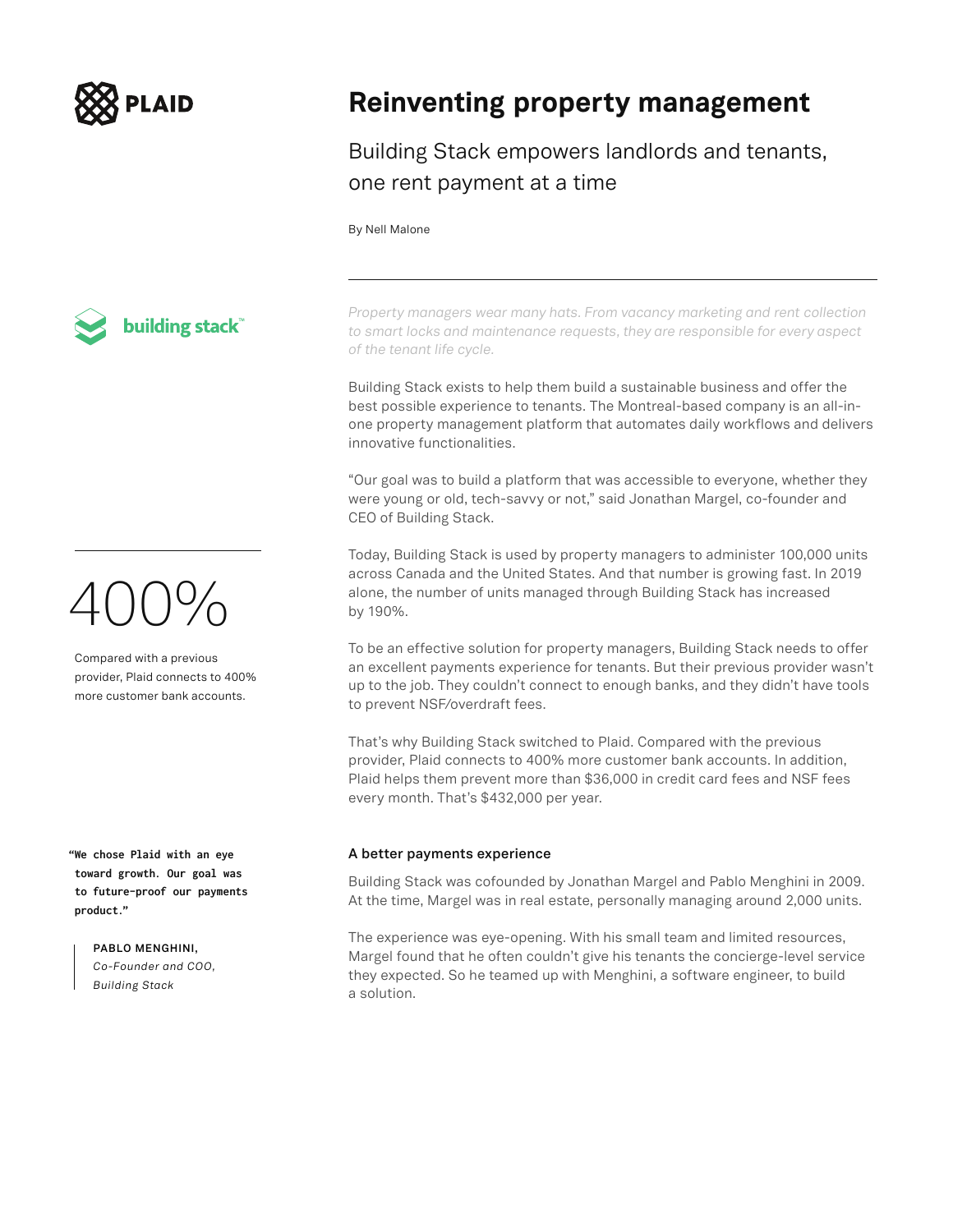# 14 hrs.

For the average Building Stack customer, Plaid generates a time savings of 14 hours—nearly two business days—per month.

**"When you're dealing with bank account information, it's easy for people to be skeptical. But at the end of the day, the Plaid brand is strong."**

**PABLO MENGHINI,** 

*Co-Founder and COO, Building Stack*

Today, Building Stack has three core products that help property managers leverage technology to deliver a high level of service and increase revenue in the process:

- **Communication.** Maintenance requests and workflow coordination between property managers, employees, tenants, and third-party vendors
- **Marketing.** Automated online vacancy listings, lead management, website templates, and tenant screening tools
- **Online payments.** Rent collection and automated accounting reports, including a payment portal for tenants

When Building Stack launched their online payments platform, they used a popular interbank network to power bank transfers—one of the only solutions available in Canada at that time.

Bank transfers are important to property managers because they bypass the high, variable fees that come with credit cards. Every time a tenant uses a credit card to pay rent, their landlord must pay a fee to the credit card network between 1.7% and 3.5% of the value of the transaction. For a single unit, that can amount to hundreds of dollars per year.

But Building Stack's initial solution didn't last. Over time, banks kept dropping out of the service, which meant fewer and fewer tenants could link their bank accounts.

"Our online payments platform was sub-par, and that was causing us to lose customers," said Menghini.

### **Future-proof technology**

At first, Building Stack considered building their own solution. But ultimately, they decided to focus their limited resources on their core products.

"We could have built these bank connections ourselves," said Menghini. "But they wouldn't have been half as good, and they would have eaten up all of our engineering bandwidth."

Although they evaluated several potential partners, Building Stack ended up choosing Plaid for its wider coverage. Plaid now connects to more than 100 of Canada's largest financial institutions, giving Building Stack access to 400% more customer bank accounts than their previous provider.

In the United States, Plaid now connects to all 11,642 banks and credit unions—a fact not lost on Building Stack, whose 2020 plans include a U.S. expansion. These days, when tenants want to connect their bank accounts, they simply enter their bank login and password. They can start paying in a matter of seconds.

"We chose Plaid with an eye toward growth," Menghini said. "Our goal was to future-proof our payments product."